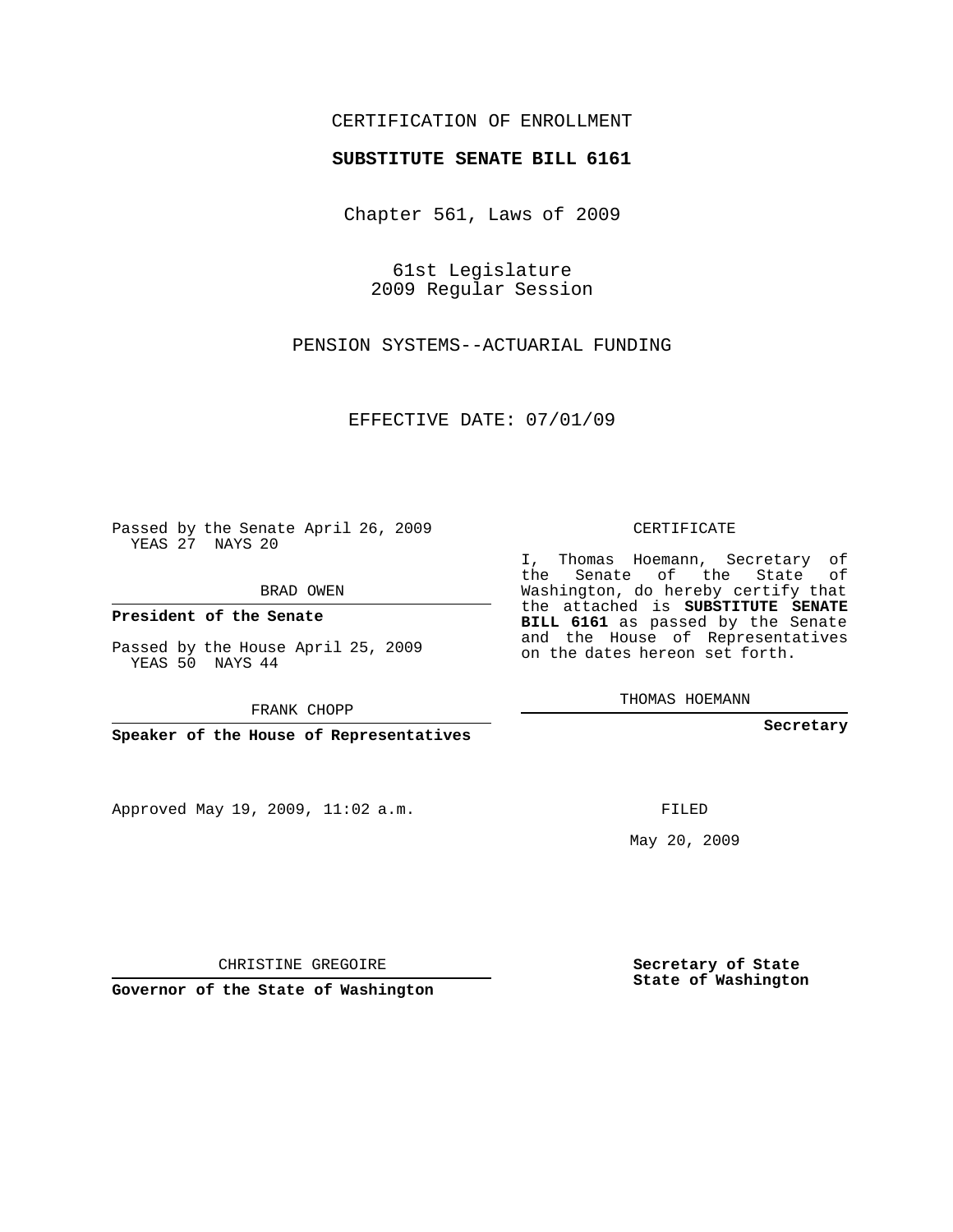## **SUBSTITUTE SENATE BILL 6161** \_\_\_\_\_\_\_\_\_\_\_\_\_\_\_\_\_\_\_\_\_\_\_\_\_\_\_\_\_\_\_\_\_\_\_\_\_\_\_\_\_\_\_\_\_

\_\_\_\_\_\_\_\_\_\_\_\_\_\_\_\_\_\_\_\_\_\_\_\_\_\_\_\_\_\_\_\_\_\_\_\_\_\_\_\_\_\_\_\_\_

AS AMENDED BY THE HOUSE

Passed Legislature - 2009 Regular Session

**State of Washington 61st Legislature 2009 Regular Session By** Senate Ways & Means (originally sponsored by Senator Prentice) READ FIRST TIME 04/19/09.

1 AN ACT Relating to actuarial funding of pension systems; amending RCW 41.45.010, 41.45.035, 41.45.060, 41.45.070, 41.45.150, and 41.45.155; reenacting and amending RCW 41.45.0631; adding a new section to chapter 41.45 RCW; providing an effective date; and declaring an emergency.

6 BE IT ENACTED BY THE LEGISLATURE OF THE STATE OF WASHINGTON:

 7 **Sec. 1.** RCW 41.45.010 and 2005 c 370 s 4 are each amended to read 8 as follows:

 It is the intent of the legislature to provide a dependable and systematic process for funding the benefits provided to members and retirees of the public employees' retirement system, chapter 41.40 RCW; the teachers' retirement system, chapter 41.32 RCW; the law enforcement officers' and firefighters' retirement systems, chapter 41.26 RCW; the school employees' retirement system, chapter 41.35 RCW; the public safety employees' retirement system, chapter 41.37 RCW; and the Washington state patrol retirement system, chapter 43.43 RCW.

17 ((The legislature finds that the funding status of the state 18 retirement systems has improved dramatically since 1989. Because of 19 the big reduction in unfunded pension liabilities, it is now prudent to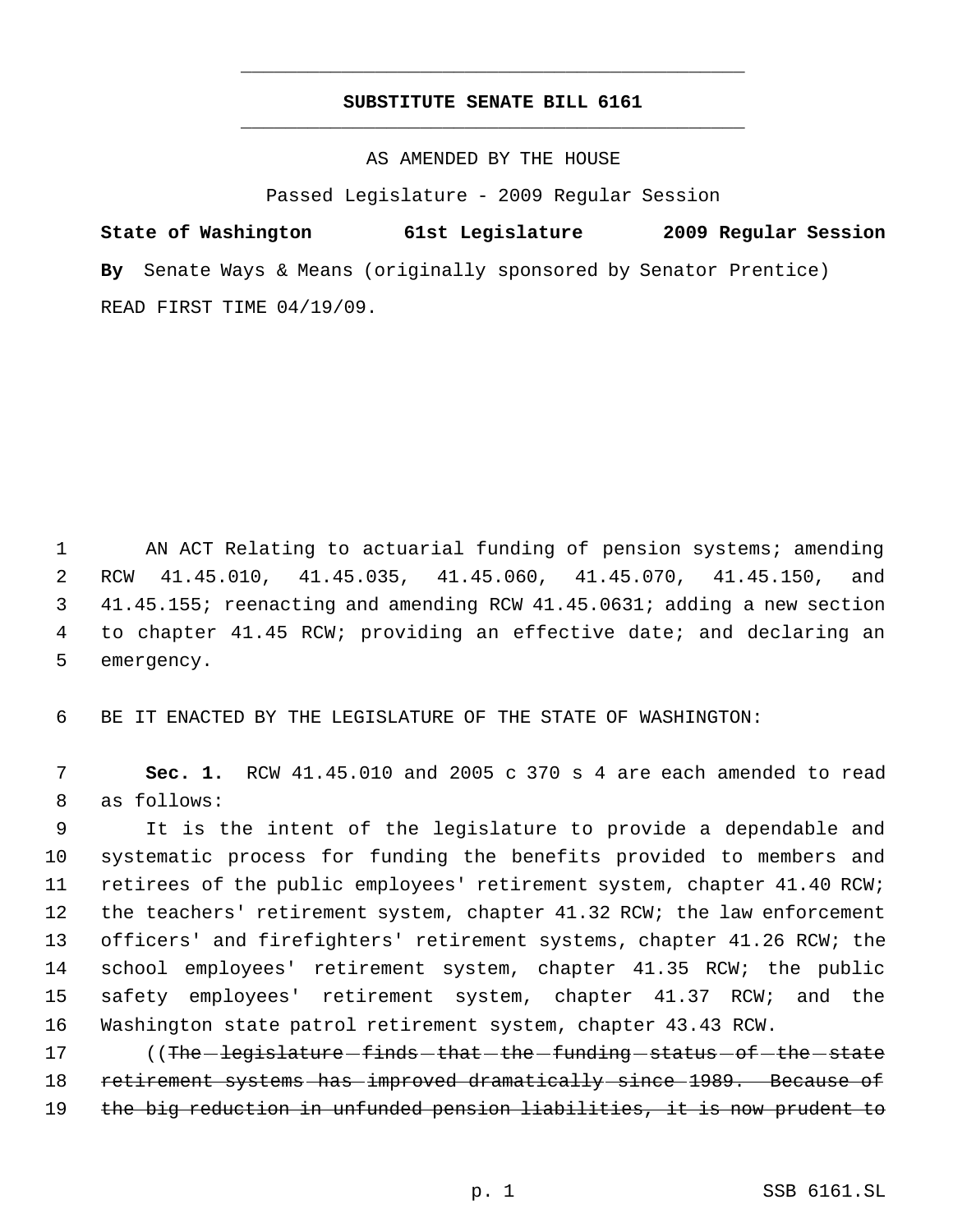1 adjust - the - long-term - economic - assumptions - that - are - used - in - the 2 actuarial studies conducted - by - the - state - actuary. The - legislature 3 finds that it is reasonable to increase the salary growth assumption in 4 light of Initiative Measure No. 732, to increase the investment return 5 assumption in light of the asset allocation policies and historical 6 returns - of - the - state - investment - board, - and - to - reestablish - June - 30, 7 2024, as the target date to achieve full funding of all liabilities in 8 the  $-pubble$  employees' - retirement - system  $-plan - 1$ ,  $-$  the  $-$  teachers' 9 retirement - system - plan - 1, - and - the - law - enforcement - officers' - and 10 firefighters' retirement system plan 1.))

11 The funding process established by this chapter is intended to 12 achieve the following goals:

 (1) To fully fund the public employees' retirement system plans 2 and 3, the teachers' retirement system plans 2 and 3, the school employees' retirement system plans 2 and 3, the public safety employees' retirement system plan 2, and the law enforcement officers' 17 and firefighters' retirement system plan 2 as provided by law;

18 (2) To fully amortize the total costs of ((the public employees' 19 retirement system plan 1, the teachers' retirement system plan 1, and)) 20 the law enforcement officers' and firefighters' retirement system plan 21 1, not later than June 30, 2024;

22 (3) To fully amortize the unfunded actuarial accrued liability in 23 the public employees' retirement system plan 1 and the teachers' 24 retirement system plan 1 within a rolling ten-year period, using 25 methods and assumptions that balance needs for increased benefit 26 security, decreased contribution rate volatility, and affordability of 27 pension contribution rates;

28 (4) To establish long-term employer contribution rates which will 29 remain a relatively predictable proportion of the future state budgets; 30 and

31  $((\langle 4 \rangle) )$  (5) To fund, to the extent feasible, ((benefit increases 32 for plan 1 members and)) all benefits for plan 2 and 3 members over the 33 working lives of those members so that the cost of those benefits are 34 paid by the taxpayers who receive the benefit of those members' 35 service.

36 **Sec. 2.** RCW 41.45.035 and 2004 c 93 s 2 are each amended to read 37 as follows: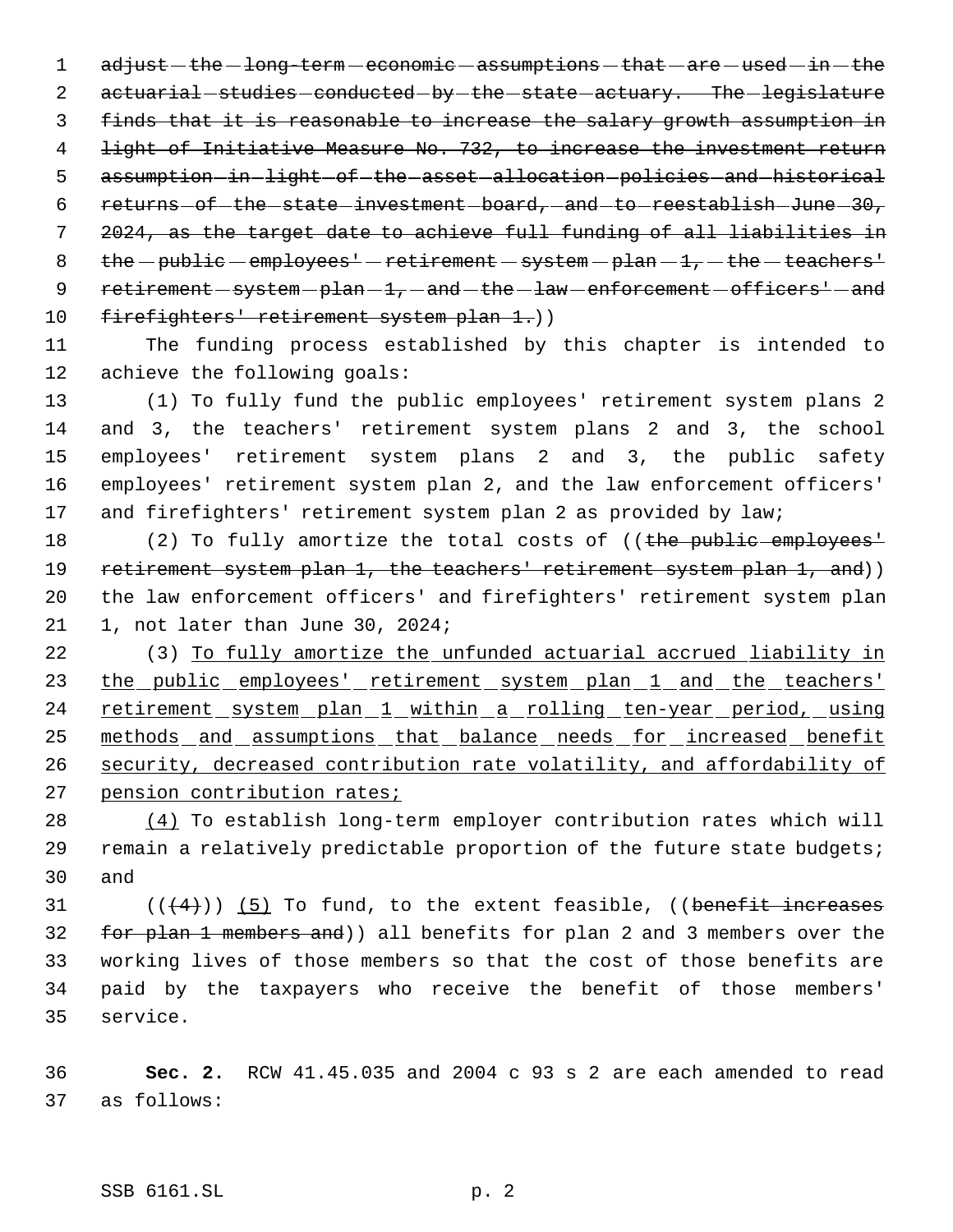(1) Beginning July 1, 2001, the following long-term economic assumptions shall be used by the state actuary for the purposes of RCW 41.45.030:

(a) The growth in inflation assumption shall be 3.5 percent;

 (b) The growth in salaries assumption, exclusive of merit or longevity increases, shall be 4.5 percent;

 (c) The investment rate of return assumption shall be 8 percent; and

 (d) The growth in system membership assumption shall be 1.25 percent for the public employees' retirement system, the public safety 11 employees' retirement system, the school employees' retirement system, and the law enforcement officers' and firefighters' retirement system. The assumption shall be .90 percent for the teachers' retirement system.

 (2) Beginning July 1, 2009, the growth in salaries assumption for 16 the public employees' retirement system, the public safety employees' 17 retirement system, the teachers' retirement system, the school 18 employees' retirement system, plan 1 of the law enforcement officers' 19 and firefighters' retirement system, and the Washington state patrol 20 retirement system, exclusive of merit or longevity increases, shall be the sum of:

 (a) The growth in inflation assumption in subsection (1)(a) of this section; and

(b) The productivity growth assumption of 0.5 percent.

 (3)(a) Beginning with actuarial studies done after July 1, 2003, changes to plan asset values that vary from the long-term investment rate of return assumption shall be recognized in the actuarial value of assets over a period that varies up to eight years depending on the magnitude of the deviation of each year's investment rate of return relative to the long-term rate of return assumption. Beginning with actuarial studies performed after July 1, 2004, the actuarial value of assets shall not be greater than one hundred thirty percent of the market value of assets as of the valuation date or less than seventy percent of the market value of assets as of the valuation date. Beginning April 1, 2004, the council, by affirmative vote of four councilmembers, may adopt changes to this asset value smoothing technique. Any changes adopted by the council shall be subject to revision by the legislature.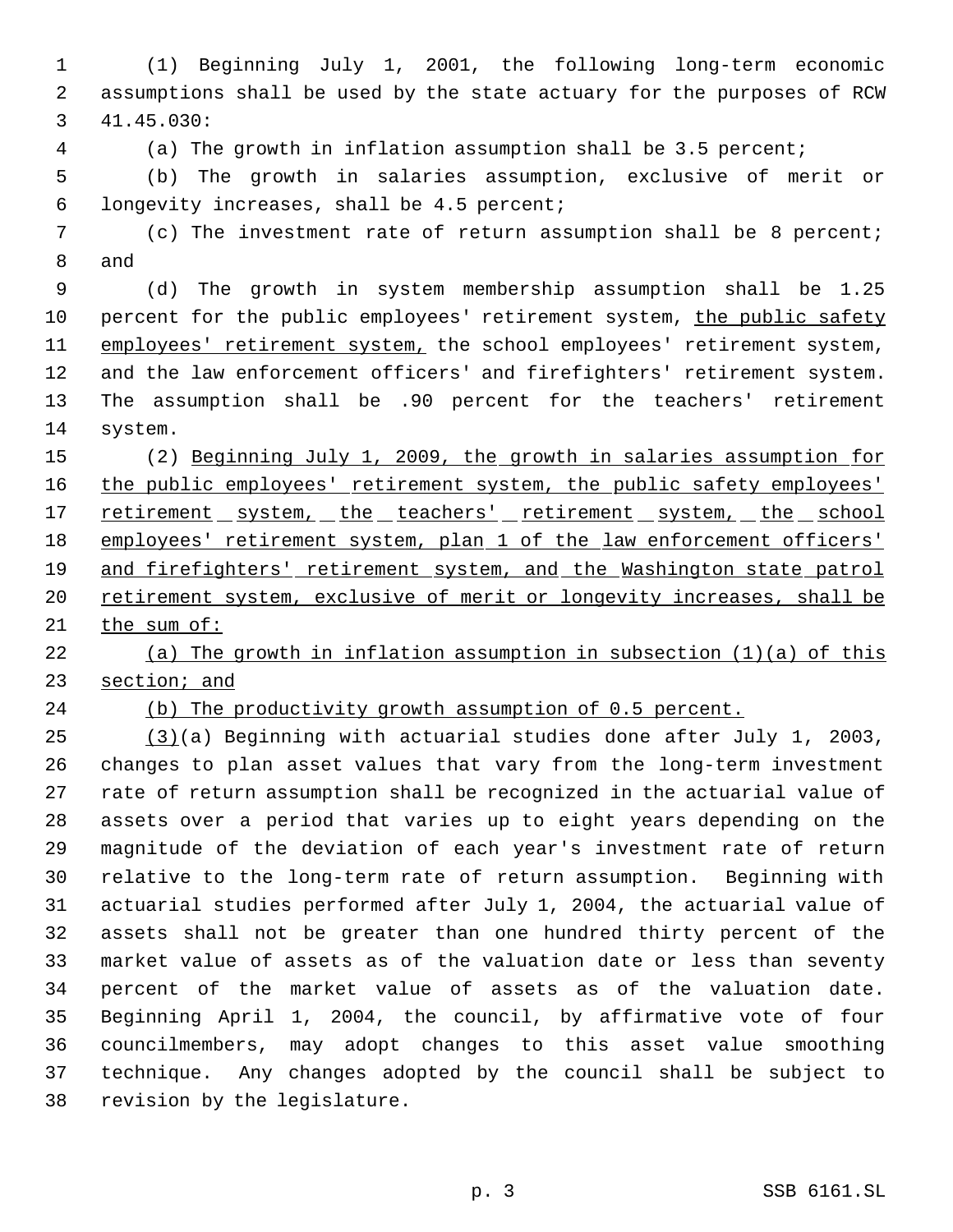(b) The state actuary shall periodically review the appropriateness of the asset smoothing method in this section and recommend changes to 3 the ((legislature)) council as necessary. Any changes adopted by the council shall be subject to revision by the legislature.

 **Sec. 3.** RCW 41.45.060 and 2007 c 280 s 2 are each amended to read as follows:

 (1) The state actuary shall provide preliminary actuarial valuation results based on the economic assumptions and asset value smoothing technique included in RCW 41.45.035 or adopted under RCW 41.45.030 or 41.45.035.

 (2) Not later than July 31, 2008, and every two years thereafter, consistent with the economic assumptions and asset value smoothing technique included in RCW 41.45.035 or adopted under RCW 41.45.030 or 41.45.035, the council shall adopt and may make changes to:

 (a) A basic state contribution rate for the law enforcement 16 officers' and firefighters' retirement system plan 1;

 (b) Basic employer contribution rates for the public employees' retirement system, the teachers' retirement system, and the Washington 19 state patrol retirement system; and

 (c) Basic employer contribution rates for the school employees' retirement system and the public safety employees' retirement system for funding both those systems and the public employees' retirement system plan 1.

 The council may adopt annual rate changes for any plan for any rate-setting period. The contribution rates adopted by the council shall be subject to revision by the legislature.

 (3) The employer and state contribution rates adopted by the council shall be the level percentages of pay that are needed:

29 (a) To fully amortize the total costs of ((the public employees<sup>1</sup> 30 retirement system plan 1, the teachers' retirement system plan 1, and)) the law enforcement officers' and firefighters' retirement system plan 32 1 not later than June 30, 2024;  $((and))$ 

 (b) To fully fund the public employees' retirement system plans 2 and 3, the teachers' retirement system plans 2 and 3, the public safety employees' retirement system plan 2, and the school employees' retirement system plans 2 and 3 in accordance with RCW 41.45.061, 37 41.45.067, and this section; and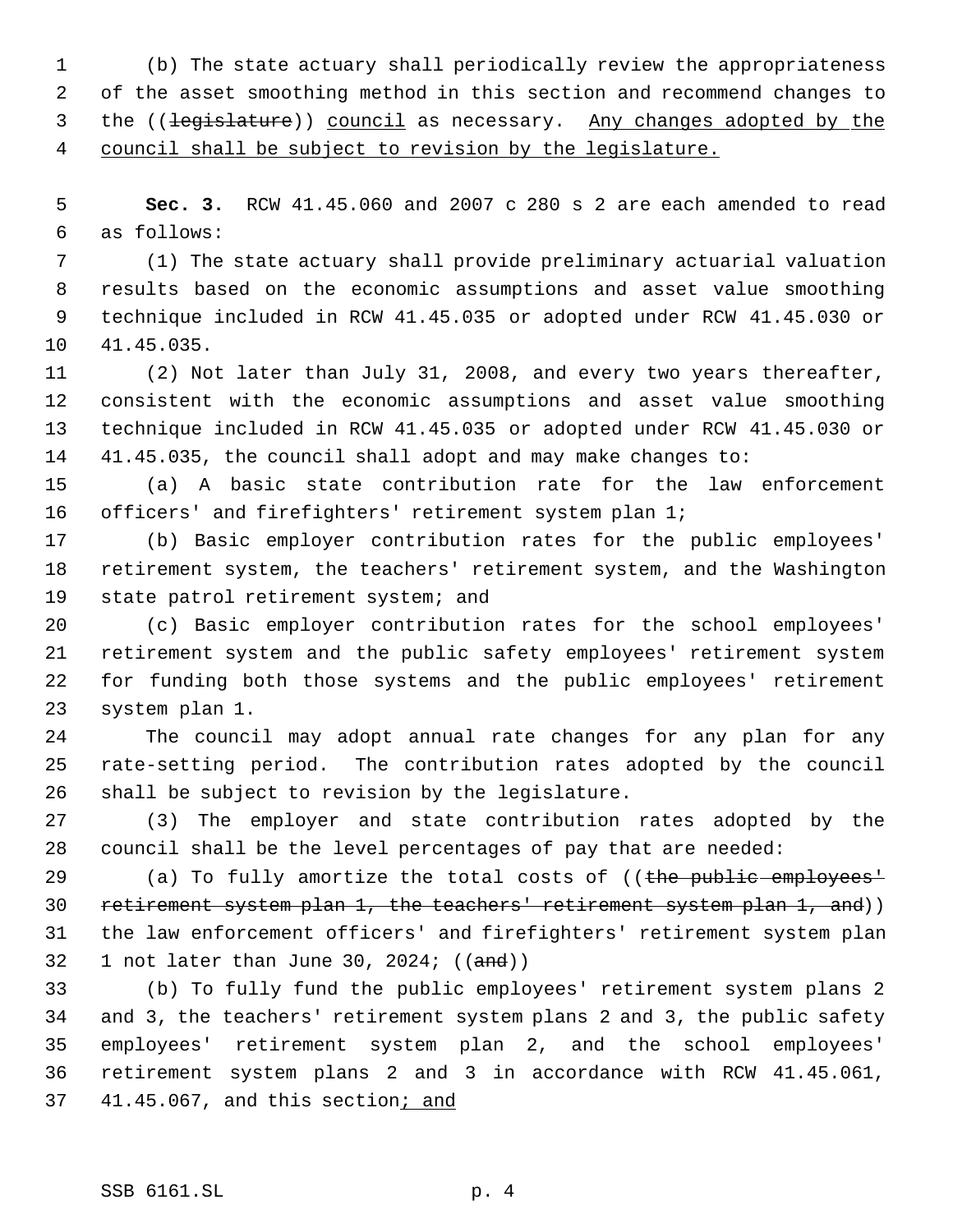(c) To fully fund the public employees' retirement system plan 1 and the teachers' retirement system plan 1 in accordance with RCW 41.45.070, 41.45.150, and this section. (4) The aggregate actuarial cost method shall be used to calculate 5 a combined plan 2 and 3 ((employer contribution rate and)) normal cost, 6 a Washington state patrol retirement system ((contribution-rate)) normal cost, and a public safety employees' retirement system normal cost. (5) A modified entry age normal cost method, as set forth in this chapter, shall be used to calculate employer contributions to the public employees' retirement system plan 1 and the teachers' retirement system plan 1. 13 (6) The employer contribution rate for the public employees' retirement system and the school employees' retirement system shall equal the sum of: (a) The amount required to pay the combined plan 2 and plan 3 17 normal cost for the system, subject to any minimum rates applied pursuant to RCW 41.45.155; plus (b) The amount required to amortize the unfunded actuarial accrued 20 liability in plan 1 of the public employees' retirement system over a rolling ten-year period using projected future salary growth and growth in system membership, and subject to any minimum or maximum rates applied pursuant to RCW 41.45.150; plus 24 (c) The amounts required to amortize the costs of any benefit improvements in plan 1 of the public employees' retirement system that 26 become effective after June 30, 2009. The cost of each benefit 27 improvement shall be amortized over a fixed ten-year period using projected future salary growth and growth in system membership. The amounts required under this subsection are not subject to, and are collected in addition to, any minimum or maximum rates applied pursuant to RCW 41.45.150. (7) The employer contribution rate for the public safety employees' retirement system shall equal the sum of: (a) The amount required to pay the normal cost for the system, 35 subject to any minimum rates applied pursuant to RCW 41.45.155; plus (b) The amount required to amortize the unfunded actuarial accrued 37 liability in plan 1 of the public employees' retirement system over a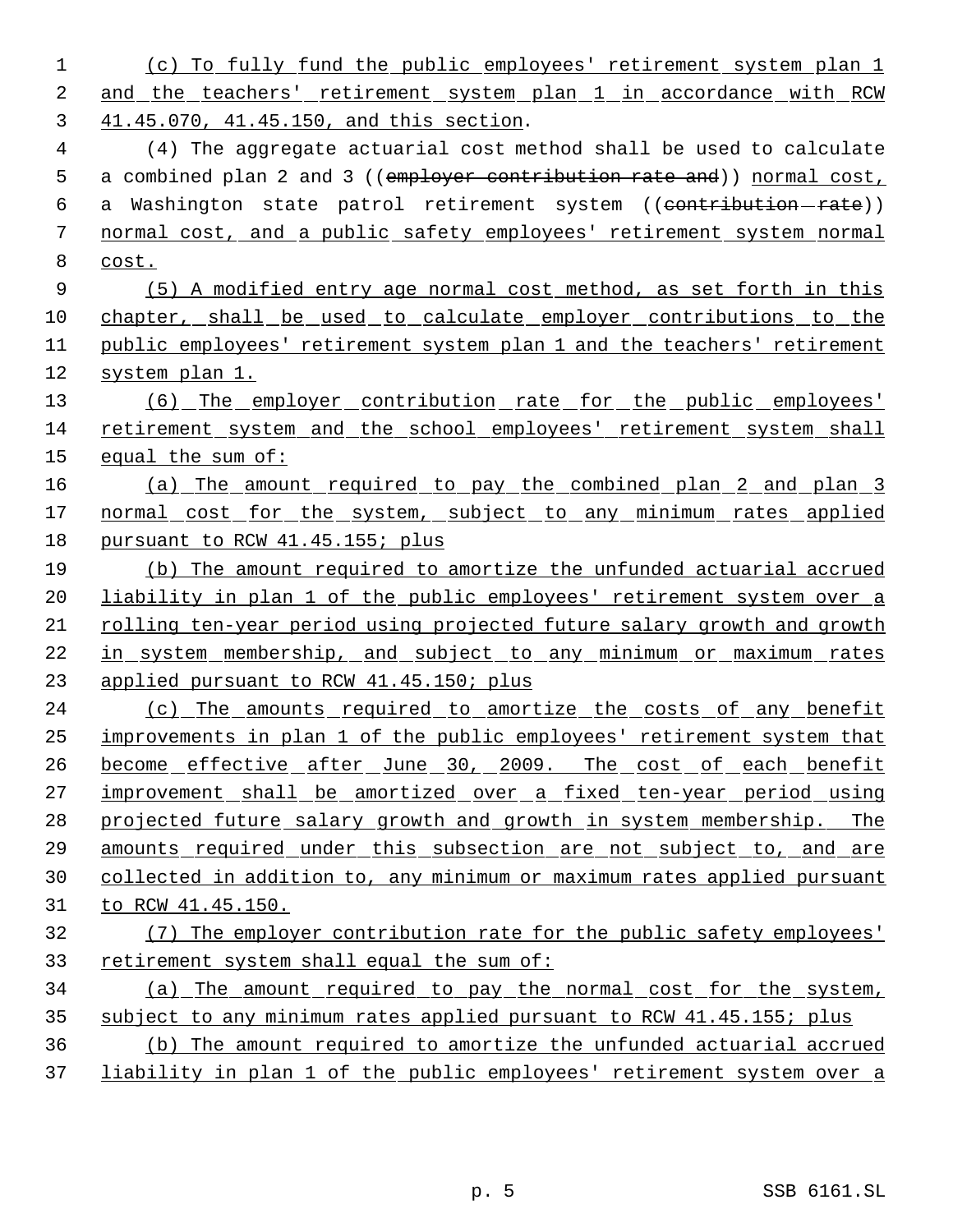1 rolling ten-year period using projected future salary growth and growth 2 in system membership, and subject to any minimum or maximum rates 3 applied pursuant to RCW 41.45.150; plus

 (c) The amounts required to amortize the costs of any benefit 5 improvements in plan 1 of the public employees' retirement system that become effective after June 30, 2009. The cost of each benefit improvement shall be amortized over a fixed ten-year period using 8 projected future salary growth and growth in system membership. The 9 amounts required under this subsection are not subject to, and are collected in addition to, any minimum or maximum rates applied pursuant to RCW 41.45.150.

12 (8) The employer contribution rate for the teachers' retirement 13 system shall equal the sum of:

14 (a) The amount required to pay the combined plan 2 and plan 3 15 normal cost for the system, subject to any minimum rates applied 16 pursuant to RCW 41.45.155; plus

 (b) The amount required to amortize the unfunded actuarial accrued 18 liability in plan 1 of the teachers' retirement system over a rolling ten-year period using projected future salary growth and growth in system membership, and subject to any minimum or maximum rates applied pursuant to RCW 41.45.150; plus

22 (c) The amounts required to amortize the costs of any benefit 23 improvements in plan 1 of the teachers' retirement system that become 24 effective after June 30, 2009. The cost of each benefit improvement 25 shall be amortized over a fixed ten-year period using projected future 26 salary growth and growth in system membership. The amounts required 27 under this subsection are not subject to, and are collected in addition 28 to, any minimum or maximum rates applied pursuant to RCW 41.45.150.

 $((+5))$  (9) The council shall immediately notify the directors of the office of financial management and department of retirement systems of the state and employer contribution rates adopted. The rates shall be effective for the ensuing biennial period, subject to any legislative modifications.

 $34$  (( $(6)$ )) (10) The director shall collect those rates adopted by the 35 council. The rates established in RCW 41.45.062, or by the council, 36 shall be subject to revision by the legislature.

37  $((+7)^{n})$   $(11)$  The state actuary shall prepare final actuarial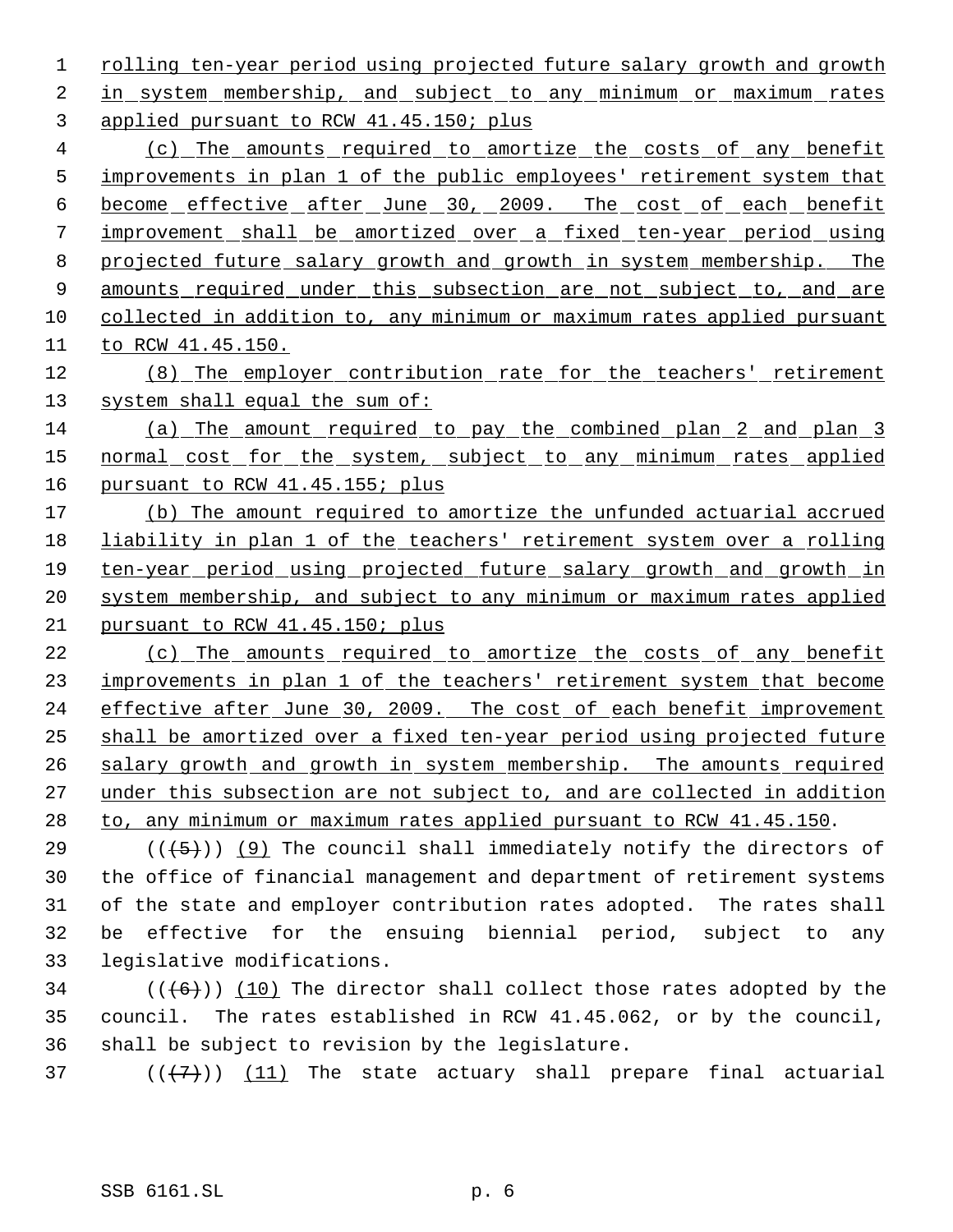valuation results based on the economic assumptions, asset value smoothing technique, and contribution rates included in or adopted under RCW 41.45.030, 41.45.035, and this section.

 **Sec. 4.** RCW 41.45.070 and 2007 c 491 s 12 are each amended to read as follows:

 (1) In addition to the basic employer contribution rate established in RCW 41.45.060 or 41.45.054, the department shall also charge employers of public employees' retirement system, teachers' retirement system, school employees' retirement system, public safety employees' retirement system, or Washington state patrol retirement system members an additional supplemental rate to pay for the cost of additional benefits, if any, granted to members of those systems. Except as provided in subsections (6), (7), and (9) of this section, the supplemental contribution rates required by this section shall be calculated by the state actuary and shall be charged regardless of language to the contrary contained in the statute which authorizes additional benefits.

 (2) In addition to the basic member, employer, and state contribution rate established in RCW 41.45.0604 for the law enforcement officers' and firefighters' retirement system plan 2, the department shall also establish supplemental rates to pay for the cost of additional benefits, if any, granted to members of the law enforcement officers' and firefighters' retirement system plan 2. Except as provided in subsection (6) of this section, these supplemental rates shall be calculated by the actuary retained by the law enforcement officers' and firefighters' board and the state actuary through the process provided in RCW 41.26.720(1)(a) and the state treasurer shall transfer the additional required contributions regardless of language to the contrary contained in the statute which authorizes the additional benefits.

 (3) Beginning July 1, 2009, the supplemental rate charged under this section to fund benefit increases provided to active members of 33 the public employees' retirement system plan  $1((7))$  and the teachers' 34 retirement system plan  $1/(-1)$  and Washington state patrol retirement system,)) shall be calculated as the level percentage of all ((members')) system pay needed to fund the cost of the benefit ((not 37 <del>later - than - June - 30, - 2024</del>) ) over a fixed ten-year period, using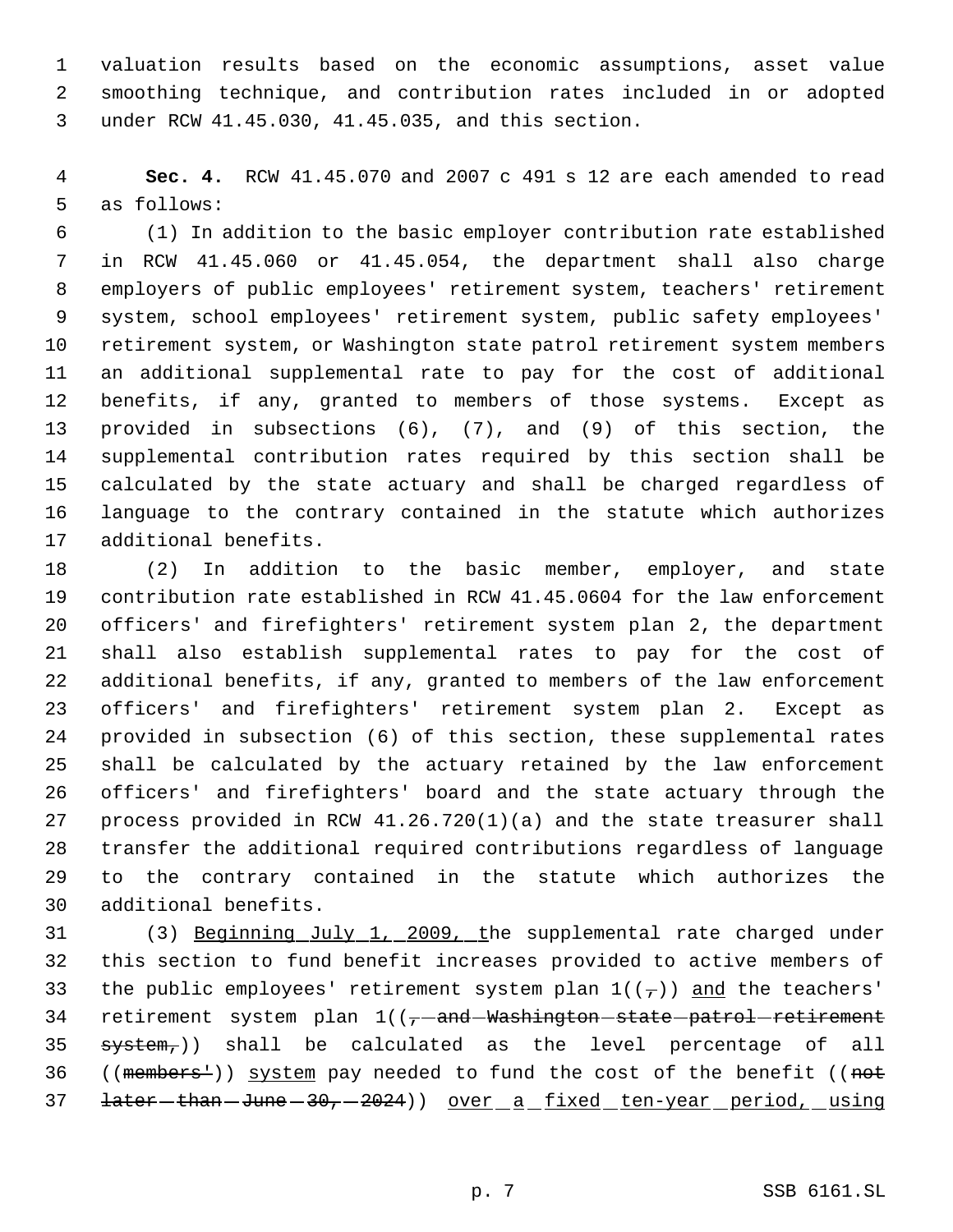1 projected future salary growth and growth in system membership. The 2 supplemental rate to fund benefit increases provided to active members 3 of the public employees' retirement system plan 1 shall be charged to 4 all system employers in the public employees' retirement system, the 5 school employees' retirement system, and the public safety employees' 6 retirement system. The supplemental rate to fund benefit increases 7 provided to active members of the teachers' retirement system plan 1 8 shall be charged to all system employers in the teachers' retirement 9 system.

 (4) The supplemental rate charged under this section to fund benefit increases provided to active and retired members of the public employees' retirement system plan 2 and plan 3, the teachers' retirement system plan 2 and plan 3, the public safety employees' 14 retirement system plan 2,  $((e^{\pi}))$  the school employees' retirement 15 system plan 2 and plan 3, or the Washington state patrol retirement 16 system shall be calculated as the level percentage of all members' pay needed to fund the cost of the benefit, as calculated under RCW 41.45.060, 41.45.061, 41.45.0631, or 41.45.067.

19 (5) The supplemental rate charged under this section to fund 20 postretirement adjustments which are provided on a nonautomatic basis 21 to current retirees shall be calculated as the percentage of pay needed 22 to fund the adjustments as they are paid to the retirees. Beginning 23 July 1, 2009, the supplemental rate charged under this section to fund 24 increases in the automatic postretirement adjustments for active or 25 retired members of the public employees' retirement system plan 1 and 26 the teachers' retirement system plan 1 shall be calculated as the level 27 percentage of pay needed to fund the cost of the automatic adjustments 28 ((not later than June 30, 2024)) over a fixed ten-year period, using 29 projected future salary growth and growth in system membership. The 30 supplemental rate to fund increases in the automatic postretirement 31 adjustments for active members or retired members of the public 32 employees' retirement system plan 1 shall be charged to all system 33 employers in the public employees' retirement system, the school 34 employees' retirement system, and the public safety employees' 35 retirement system. The supplemental rate to fund increases in 36 automatic postretirement adjustments for active members or retired 37 members of the teachers' retirement system plan 1 shall be charged to 38 all system employers in the teachers' retirement system.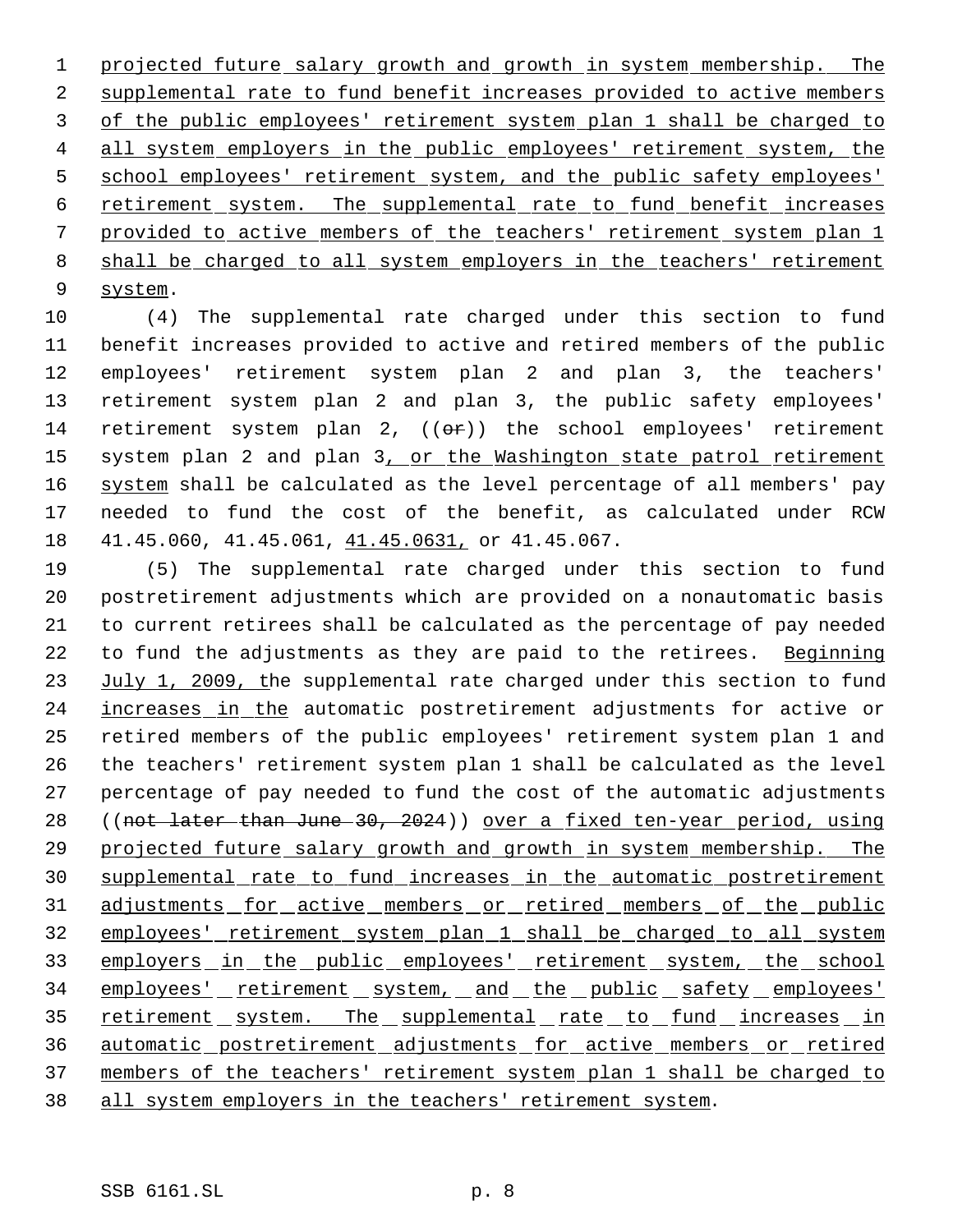(6) A supplemental rate shall not be charged to pay for the cost of additional benefits granted to members pursuant to chapter 340, Laws of 1998.

 (7) A supplemental rate shall not be charged to pay for the cost of additional benefits granted to members pursuant to chapter 41.31A RCW; section 309, chapter 341, Laws of 1998; or section 701, chapter 341, Laws of 1998.

 (8) A supplemental rate shall not be charged to pay for the cost of additional benefits granted to members and survivors pursuant to chapter 94, Laws of 2006.

 (9) A supplemental rate shall not be charged to pay for the cost of the additional benefits granted to members of the teachers' retirement system and the school employees' retirement system plans 2 and 3 in sections 2, 4, 6, and 8, chapter 491, Laws of 2007 until September 1, 2008. A supplemental rate shall not be charged to pay for the cost of the additional benefits granted to members of the public employees' retirement system plans 2 and 3 under sections 9 and 10, chapter 491, Laws of 2007 until July 1, 2008.

 **Sec. 5.** RCW 41.45.150 and 2006 c 365 s 2 are each amended to read as follows:

21 (1) Beginning July 1, 2009, and ending June 30, 2015, maximum 22 annual contribution rates are established for the portion of the 23 employer contribution rate for the public employees' retirement system and the public safety employees' retirement system that is used for the 25 sole purpose of amortizing that portion of the unfunded actuarial 26 accrued liability in the public employees' retirement system plan 1 27 that excludes any amounts required to amortize plan 1 benefit improvements effective after June 30, 2009. The maximum rates are:

 Fiscal Year ending: 2010 2011 2012 2013 2014 2015 1.25% 1.25% 3.75% 4.50% 5.25% 6.00%

 (2) Beginning September 1, 2009, and ending August 31, 2015, maximum annual contribution rates are established for the portion of the employer contribution rate for the school employees' retirement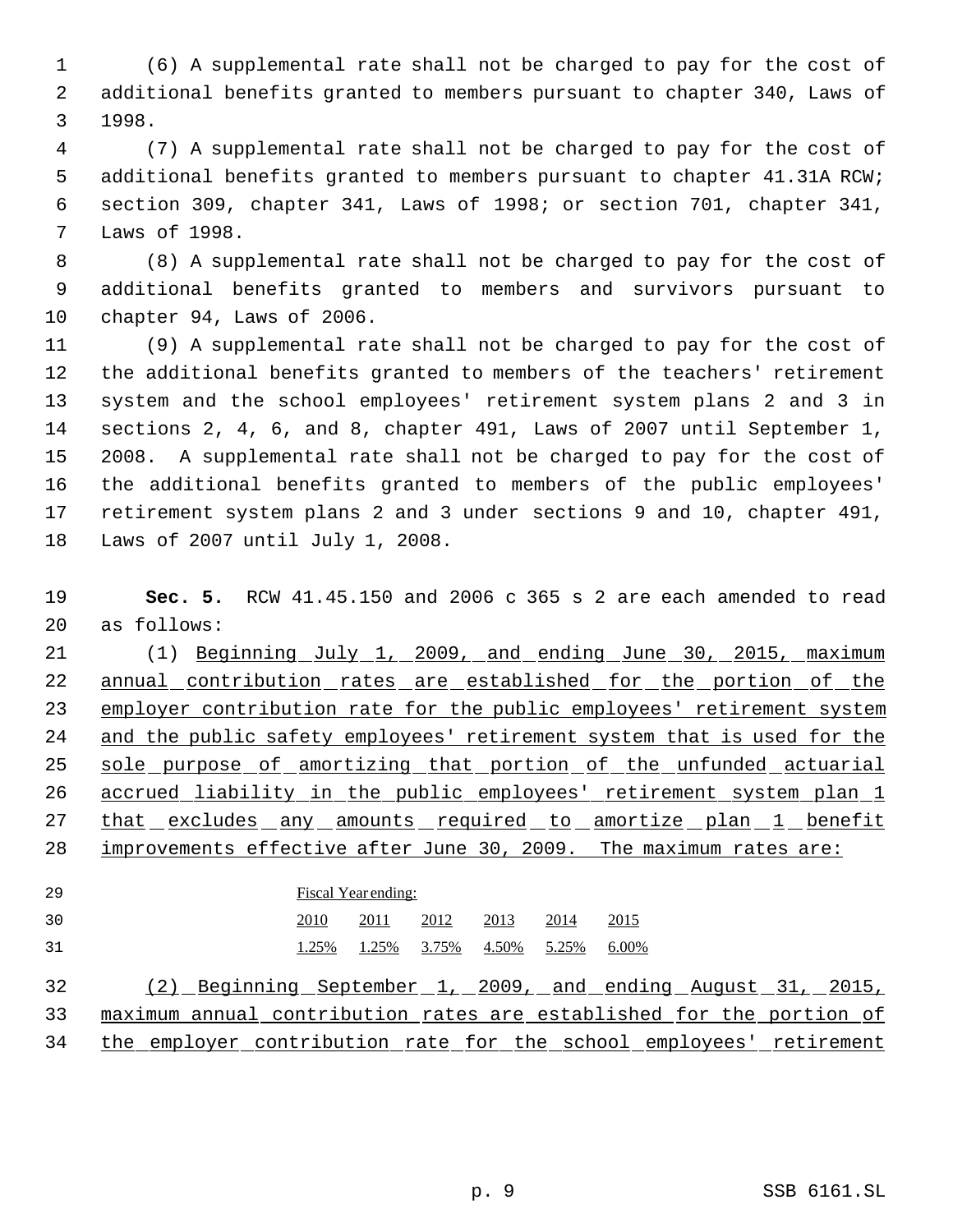system that is used for the sole purpose of amortizing that portion of 2 the unfunded actuarial accrued liability in the public employees' retirement system plan 1 that excludes any amounts required to amortize plan 1 benefit improvements effective after June 30, 2009. The maximum rates are:

## Fiscal Year ending: 2010 2011 2012 2013 2014 2015 1.25% 1.25% 3.75% 4.50% 5.25% 6.00%

 (3) Beginning September 1, 2009, and ending August 31, 2015, maximum annual contribution rates are established for the portion of the employer contribution rate for the teachers' retirement system that is used for the sole purpose of amortizing that portion of the unfunded actuarial accrued liability in the teachers' retirement system plan 1 that excludes any amounts required to amortize plan 1 benefit improvements effective after June 30, 2009. The maximum rates are:

Fiscal Year ending:

| 17 | $\frac{2010}{2011}$ $\frac{2012}{2012}$ $\frac{2013}{2014}$ $\frac{2014}{2015}$ |  |  |
|----|---------------------------------------------------------------------------------|--|--|
| 18 | 2.04% 2.04% 6.50% 7.50% 8.50% 9.50%                                             |  |  |

 (4) Beginning July 1, ((2009)) 2015, a minimum ((2.68)) 5.25 20 percent contribution is established as part of the basic ((state and)) employer contribution rate for the public employees' retirement system and the public safety employees' retirement system, to be used for the 23 sole purpose of amortizing that portion of the unfunded actuarial accrued liability in the public employees' retirement system plan 1 25 that excludes any amounts required to amortize plan 1 benefit improvements effective after June 30, 2009. This minimum contribution rate shall remain effective until the actuarial value of assets in plan 1 of the public employees' retirement system equals one hundred twenty-29 five percent of the actuarial accrued liability (( $or$ -June 30, 2024, whichever comes first)).

31  $((2+))$  (5) Beginning September 1,  $((2009))$  2015, a minimum ((2.68)) 5.25 percent contribution is established as part of the basic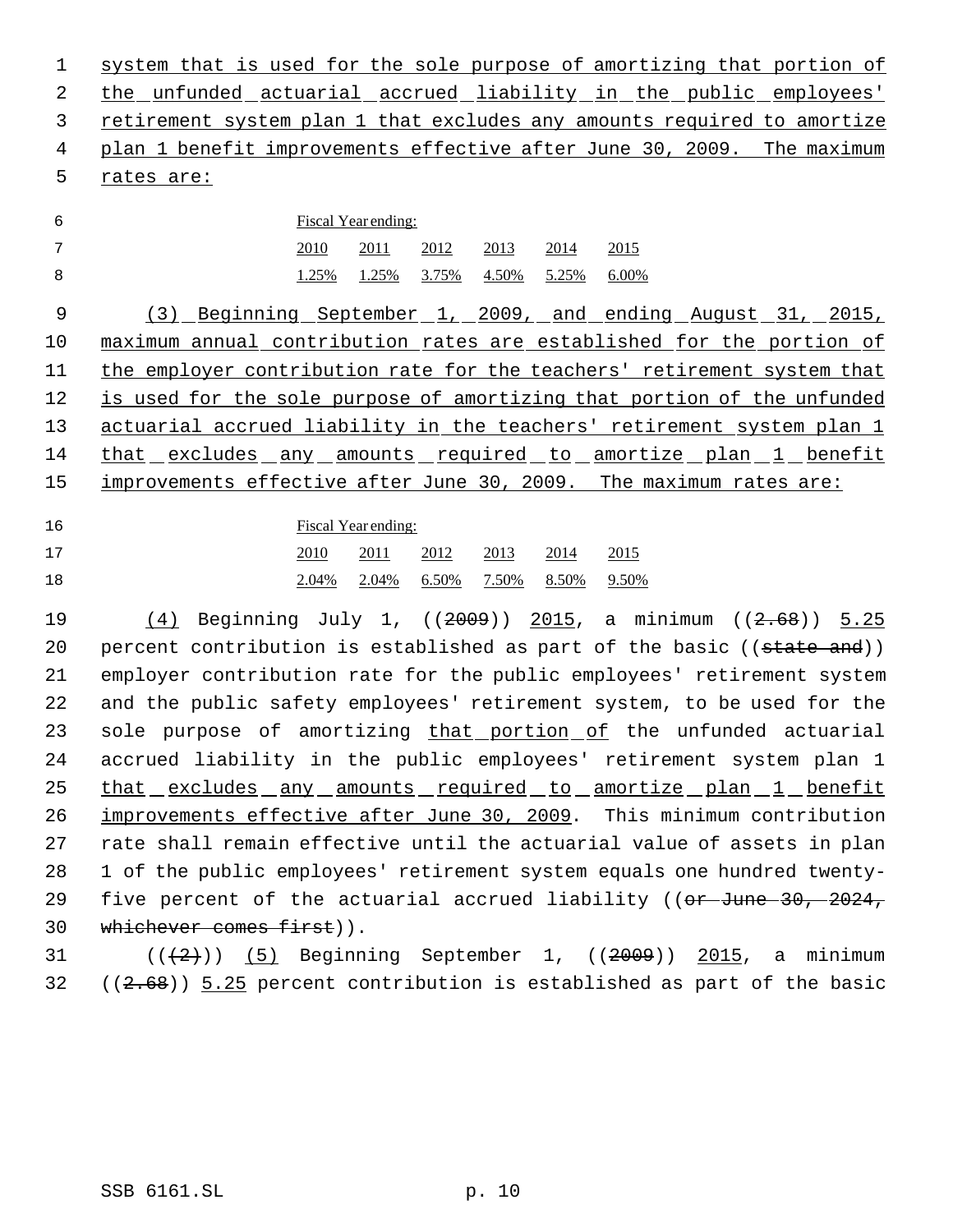1 ((state-and)) employer contribution rate for the school employees' 2 retirement system, to be used for the sole purpose of amortizing that 3 portion of the unfunded actuarial accrued liability in the public 4 employees' retirement system plan 1 that excludes any amounts required 5 to amortize plan 1 benefit improvements effective after June 30, 2009. 6 This minimum contribution rate shall remain effective until the 7 actuarial value of assets in plan 1 of the public employees' retirement 8 system equals one hundred ((twenty-five)) percent of the actuarial 9 accrued liability ((or June 30, 2024, whichever comes first)).

10  $((\left\langle 3\right\rangle))$  (6) Beginning September 1,  $((2009))$  2015, a minimum 11  $((4.71))$  8.00 percent contribution is established as part of the basic 12 ((state and)) employer contribution rate for the teachers' retirement 13 system, to be used for the sole purpose of amortizing that portion of 14 the unfunded actuarial accrued liability in the teachers' retirement 15 system plan 1 that excludes any amounts required to amortize plan 1 16 benefit improvements effective after June 30, 2009. This minimum 17 contribution rate shall remain effective until the actuarial value of 18 assets in plan 1 of the teachers' retirement system equals one hundred 19 ((twenty-five)) percent of the actuarial accrued liability ((or June 20 30, 2024, whichever comes first)).

21  $((4+))$  (7) Upon completion of each biennial actuarial valuation, 22 the state actuary shall review the appropriateness of ((these)) the 23 minimum contribution rates and recommend to the ((legislature)) council 24 any adjustments as may be needed due to material changes in benefits or 25 actuarial assumptions, methods, or experience. Any changes adopted by 26 the council shall be subject to revision by the legislature.

27 **Sec. 6.** RCW 41.45.155 and 2006 c 365 s 3 are each amended to read 28 as follows:

29 (1) Beginning July 1, ((2009)) 2011, a minimum contribution rate is 30 established for the plans 2 and 3 normal cost as part of the basic 31 ((state-and)) employer contribution rate for the public employees' 32 retirement system. The minimum contribution rate for the plans 2 and 33 3 employer normal cost shall equal the total contribution rate required 34 to fund eighty percent of the plans 2 and 3 employer normal cost as 35 calculated under the entry age normal cost method. This minimum rate, 36 when applicable, shall be collected in addition to any contribution 37 rate required to amortize past gain-sharing distributions in plan 3.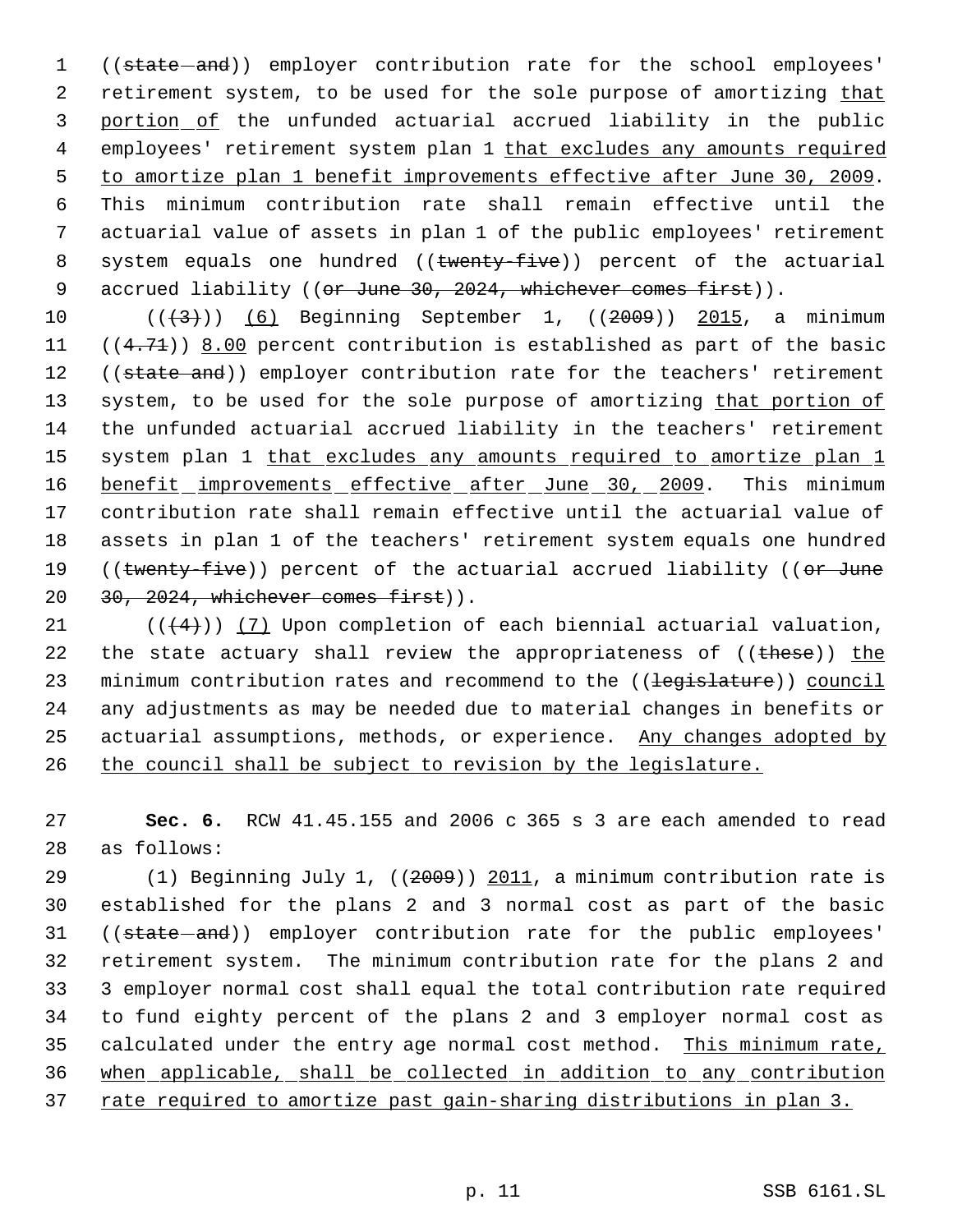1 (2) Beginning July 1, 2011, a minimum contribution rate is 2 established for the plan 2 normal cost as part of the basic employer contribution rate for the public safety employees' retirement system. 4 The minimum contribution rate for the plan 2 normal cost shall equal the total contribution rate required to fund eighty percent of the plan 2 normal cost as calculated under the entry age normal cost method.

 (3) Beginning September 1, ((2009)) 2011, a minimum contribution rate is established for the plans 2 and 3 normal cost as part of the 9 basic ((state - and)) employer contribution rate for the school employees' retirement system. The minimum contribution rate for the plans 2 and 3 employer normal cost shall equal the total contribution rate required to fund eighty percent of the plans 2 and 3 employer 13 normal cost as calculated under the entry age normal cost method. This minimum rate, when applicable, shall be collected in addition to any contribution rate required to amortize past gain-sharing distributions in plan 3.

17 (((3)) (4) Beginning September 1, ((2009)) 2011, a minimum contribution rate is established for the plans 2 and 3 normal cost as 19 part of the basic ((state-and)) employer contribution rate for the teachers' retirement system. The minimum contribution rate for the plans 2 and 3 employer normal cost shall equal the total contribution rate required to fund eighty percent of the plans 2 and 3 employer 23 normal cost as calculated under the entry age normal cost method. This minimum rate, when applicable, shall be collected in addition to any contribution rate required to amortize past gain-sharing distributions in plan 3.

 $((+4))$  (5) Upon completion of each biennial actuarial valuation, the state actuary shall review the appropriateness of these minimum 29 contribution rates and recommend to the ((legislature)) council any adjustments as may be needed due to material changes in benefits or 31 actuarial assumptions, methods, or experience. Any changes adopted by the council shall be subject to revision by the legislature.

 **Sec. 7.** RCW 41.45.0631 and 2007 c 300 s 1 and 2007 c 280 s 5 are each reenacted and amended to read as follows:

 (1) The allocation of costs between the employer and members of the Washington state patrol retirement system shall be made only after the application of any minimum total contribution rate that may be in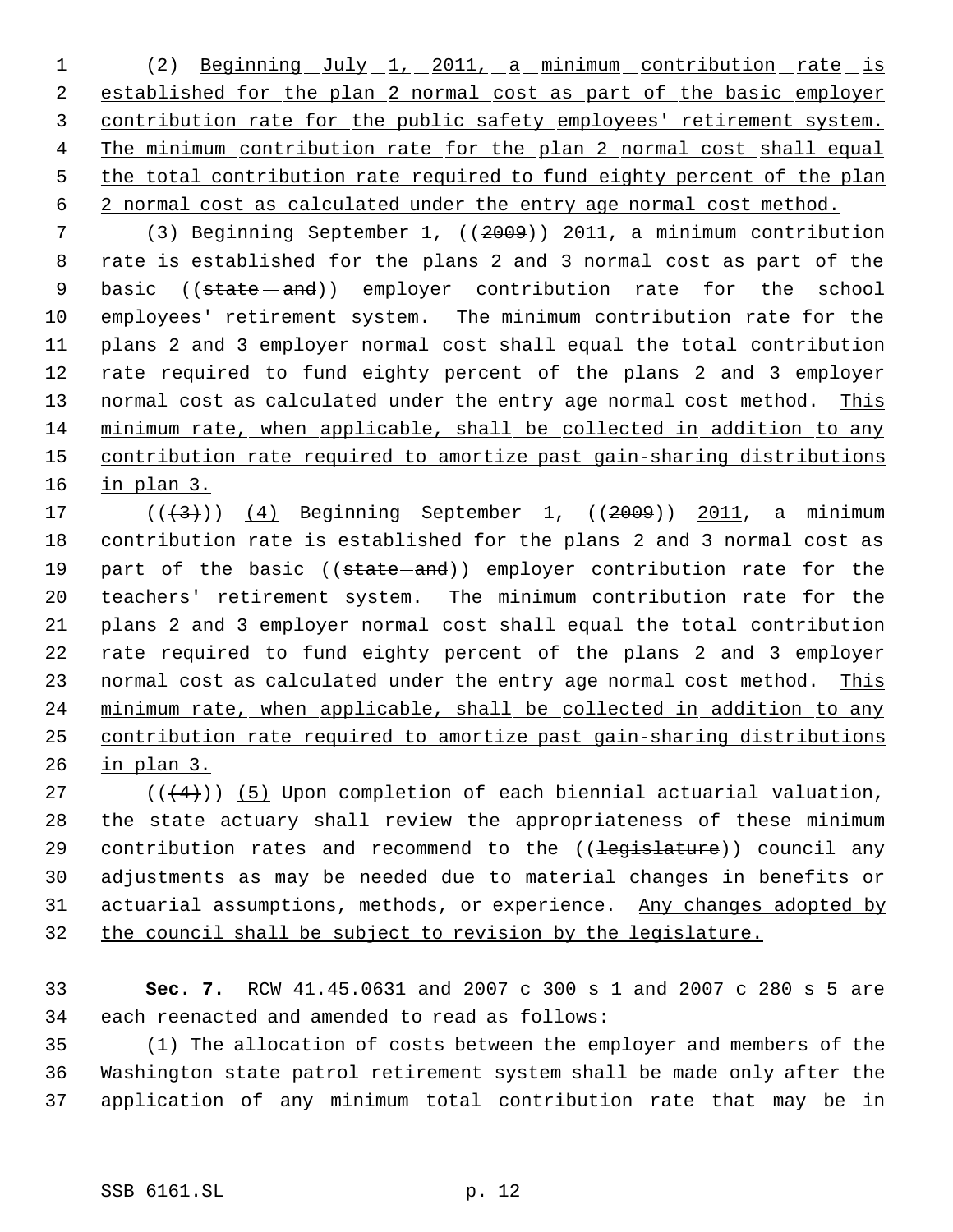effect for the system under subsection (4) of this section. For benefit improvements effective on or after July 1, 2007, costs shall be shared equally by members and the employer, and any cap on member contributions shall be adjusted accordingly. The member contribution rate shall be based on the adjusted total contribution rate described in subsection (2) of this section. Beginning July 1, 2007, the required member contribution rate for members of the Washington state patrol retirement system shall be the lesser of the following: (a) 9 One-half of the adjusted total contribution rate for the system; or (b) seven percent, plus fifty percent of the contribution rate increase caused by any benefit improvements effective on or after July 1, 2007.

 (2) The employer shall continue to pay for all costs attributable to distributions under RCW 43.43.270(2) for survivors of members who became disabled under RCW 43.43.040(2) prior to July 1, 2006, until such costs are fully paid. In order to avoid charging members for these costs, the total required contribution rate shall be adjusted to exclude these costs. The result of the adjustment shall be the adjusted total contribution rate that is to be used to calculate the required member contribution rate.

 (3) The employer rate shall be the contribution rate required to cover all total system costs that are not covered by the member contribution rate.

 (4) Beginning July 1, 2009, a minimum total contribution rate is established for the Washington state patrol retirement system. The 25 total Washington state patrol retirement system contribution rate ((as adopted by the pension funding council and subject to revision by the 27 <del>legislature</del>)) may exceed, but may not drop below, the established 28 minimum total contribution rate. From July 1, 2009, through June 30, 29 2011, the minimum total contribution rate shall equal the total contribution rate required to fund fifty percent of the Washington state patrol retirement system's normal cost as calculated under the 32 entry age normal cost method. Beginning July 1, 2011, the minimum total contribution rate shall equal the total contribution rate required to fund seventy percent of the Washington state patrol retirement system's normal cost as calculated under the entry age normal cost method. This minimum rate, when applicable, shall be 37 collected in addition to any contribution rate required to amortize any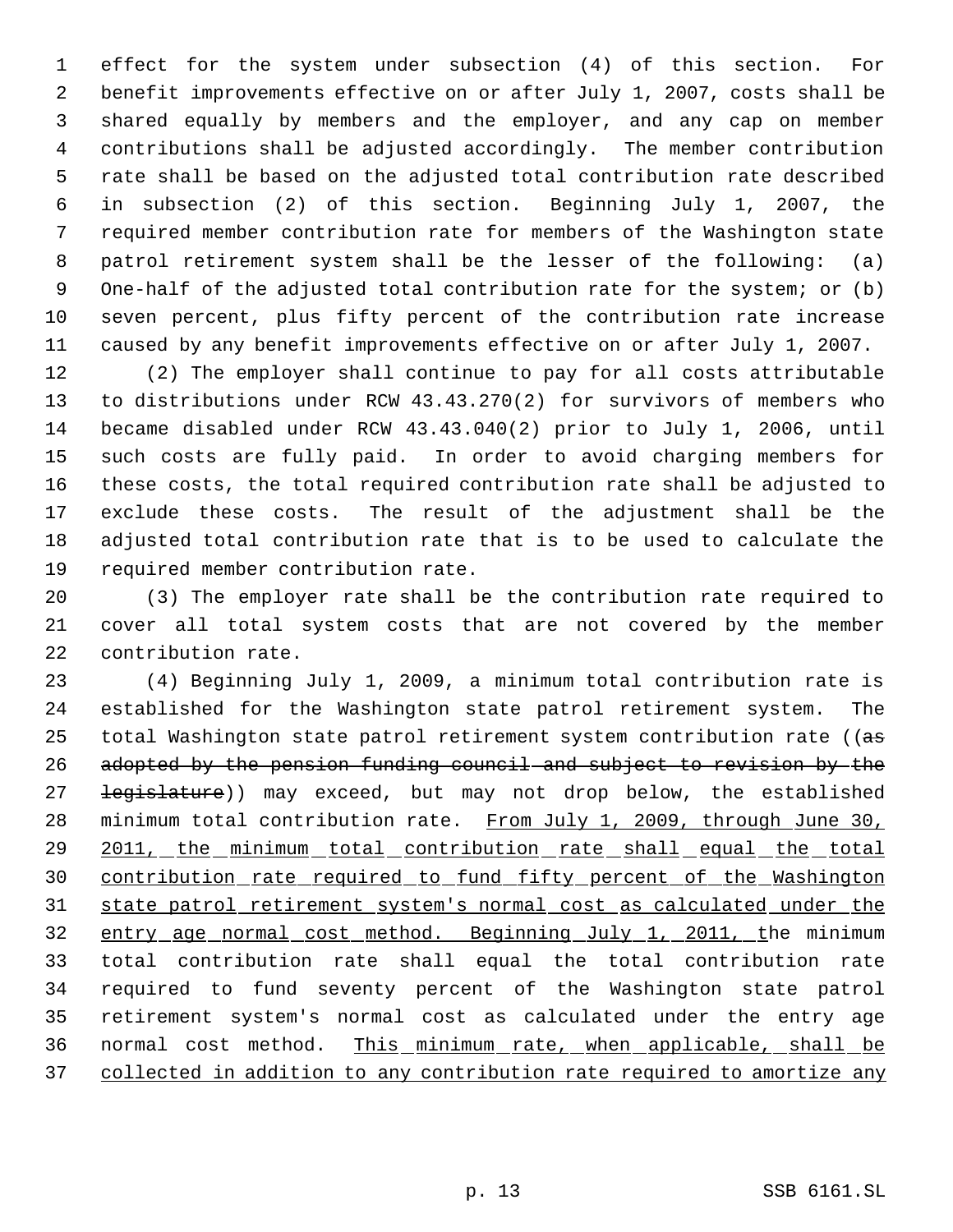unfunded costs attributable to distributions under RCW 43.43.270(2) for survivors of members who became disabled under RCW 43.43.040(2) prior to July 1, 2006.

 (5) Upon completion of each biennial actuarial valuation, the state actuary shall review the appropriateness of this minimum total 6 contribution rate and recommend to the ((legislature)) council any adjustments as may be needed. Any changes adopted by the council shall be subject to revision by the legislature.

 NEW SECTION. **Sec. 8.** A new section is added to chapter 41.45 RCW to read as follows, but because of its temporary nature is not codified:

 The legislature hereby revises the contribution rates adopted by the council at its July 22, 2008, meeting to exclude assumed improvements for projected mortality, and to implement the changes in RCW 41.45.010, 41.45.035, 41.45.060, 41.45.070, 41.45.150, 41.45.155, 16 and 41.45.0631, resulting in the following required contribution rates: (1) Beginning July 1, 2009, and ending June 30, 2011, the required

 basic employer contribution rate for the public employees' retirement system shall be 5.13 percent, of which 1.13 percent shall be used for the sole purpose of amortizing the unfunded actuarial accrued liability in plan 1 of the public employees' retirement system.

 (2) Beginning July 1, 2009, and ending June 30, 2011, the required basic employer contribution rate for the public safety employees' retirement system shall be 7.68 percent, of which 1.13 percent shall be used for the sole purpose of amortizing the unfunded actuarial accrued liability in plan 1 of the public employees' retirement system.

 (3) Beginning September 1, 2009, and ending August 31, 2011, the required basic employer contribution rate for the teachers' retirement system shall be 5.98 percent, of which 1.85 percent shall be used for the sole purpose of amortizing the unfunded actuarial accrued liability in plan 1 of the teachers' retirement system.

 (4) Beginning September 1, 2009, and ending August 31, 2011, the required basic employer contribution rate for the school employees' retirement system shall be 5.27 percent, of which 1.13 percent shall be used for the sole purpose of amortizing the unfunded actuarial accrued liability in plan 1 of the public employees' retirement system.